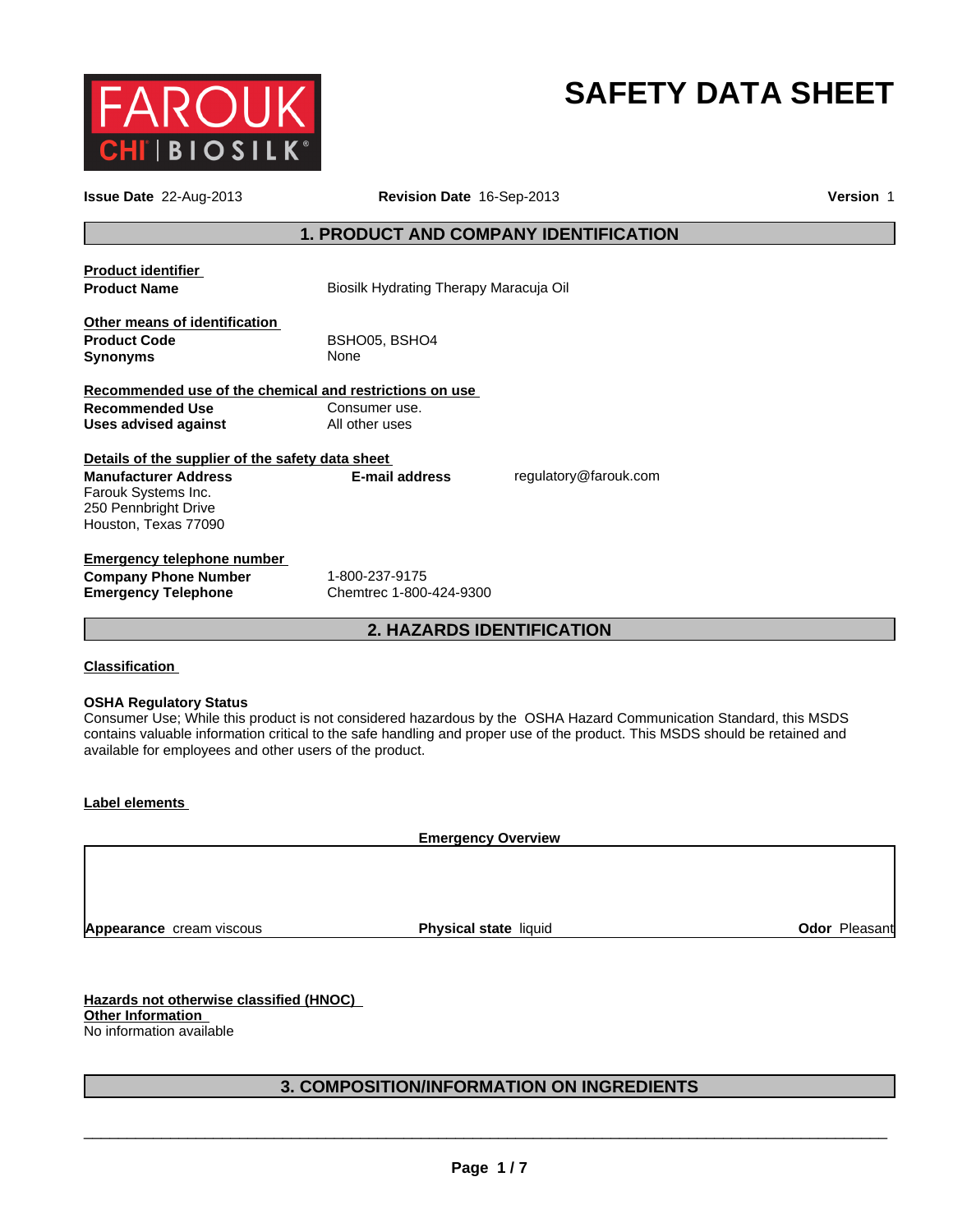| <b>Chemical Name</b> | CAS No.  | Weight-%   |
|----------------------|----------|------------|
| Cvclotetrasiloxane   | 556-67-2 | 10 -<br>10 |
| Cyclopentasiloxane   | 541-02-6 | $60 - 70$  |
| Cvclohexasiloxane    | 540-97-6 |            |

|                           | <b>4. FIRST AID MEASURES</b>                                                                                                                                                       |  |  |
|---------------------------|------------------------------------------------------------------------------------------------------------------------------------------------------------------------------------|--|--|
| <b>First aid measures</b> |                                                                                                                                                                                    |  |  |
| Eye contact               | Rinse thoroughly with plenty of water for at least 15 minutes, lifting lower and upper eyelids.<br>If discomfort of irritation persists, seek medical attention.                   |  |  |
| <b>Skin Contact</b>       | If skin problems occur, discontinue use. If symptoms persist, seek medical attention.                                                                                              |  |  |
| <b>Inhalation</b>         | Should overexposure occur or victim show signs of immediate distress, remove victim to<br>fresh air.                                                                               |  |  |
| Ingestion                 | In case of accidental ingestion, DO NOT INDUCE VOMITING. Contact Poison Control<br>Center or local emergency telephone number for assistance. Seek immediate medical<br>attention. |  |  |
|                           | Most important symptoms and effects, both acute and delayed                                                                                                                        |  |  |
| <b>Symptoms</b>           | No information available.                                                                                                                                                          |  |  |
|                           | Indication of any immediate medical attention and special treatment needed                                                                                                         |  |  |
| Note to physicians        | Treat symptomatically.                                                                                                                                                             |  |  |
|                           |                                                                                                                                                                                    |  |  |

# **5. FIRE-FIGHTING MEASURES**

#### **Suitable extinguishing media**

Use extinguishing measures that are appropriate to local circumstances and the surrounding environment.

**Unsuitable extinguishing media** Caution: Use of water spray when fighting fire may be inefficient.

# **Specific hazards arising from the chemical**

No information available.

### **Explosion data Sensitivity to Mechanical Impact** None. **Sensitivity to Static Discharge** None.

#### **Protective equipment and precautions for firefighters**

As in any fire, wear self-contained breathing apparatus pressure-demand, MSHA/NIOSH (approved or equivalent) and full protective gear.

**Flash point** 76 °C / 170 °F CC (closed cup)

#### **6. ACCIDENTAL RELEASE MEASURES**

# **Personal precautions, protective equipment and emergency procedures**<br> **Personal precautions** Ensure adequate ventilation, especially

**Personal precautions** Ensure adequate ventilation, especially in confined areas.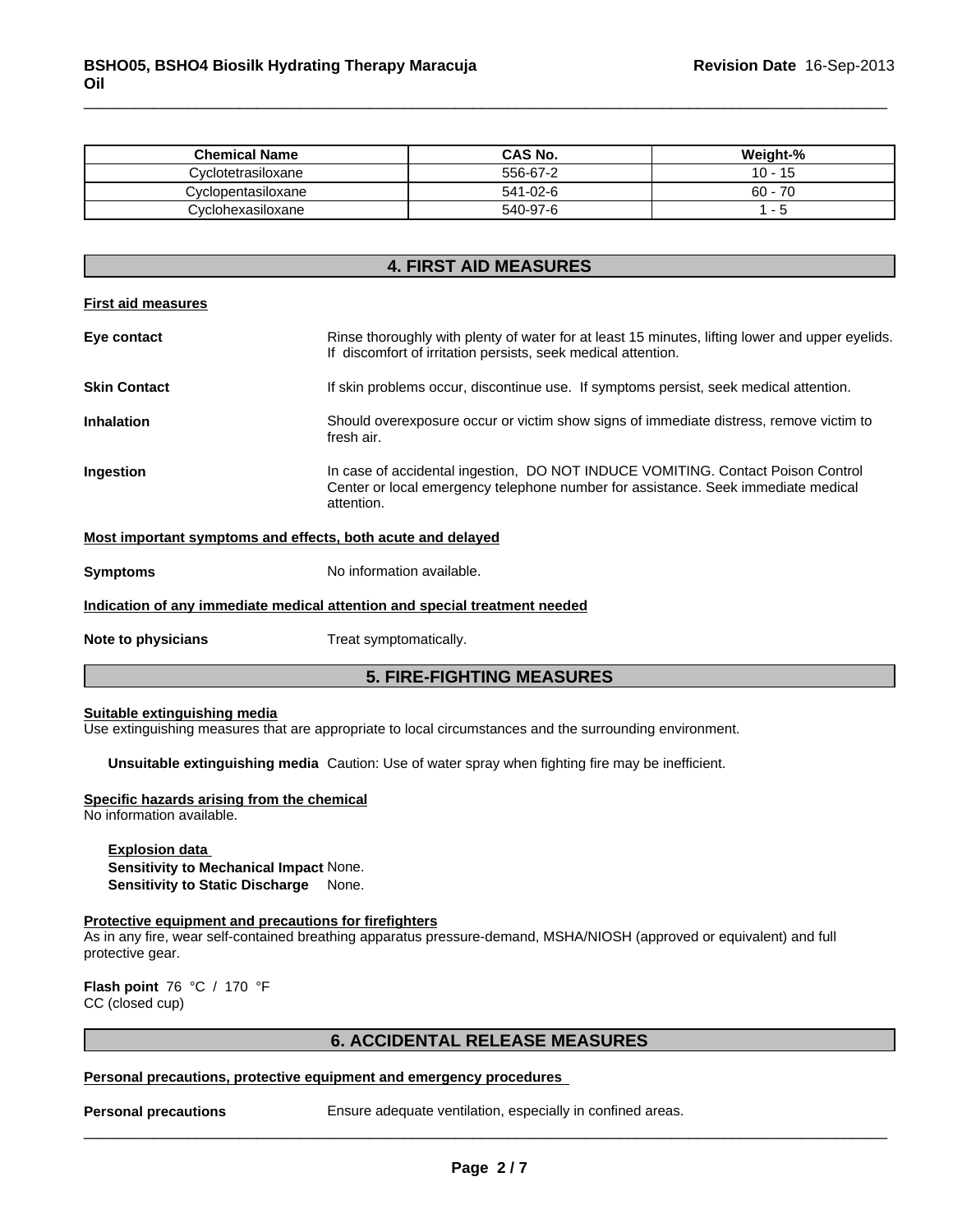| <b>Environmental precautions</b>                                      |                                                                                                                                                                                                                                                                                                                                  |  |  |  |
|-----------------------------------------------------------------------|----------------------------------------------------------------------------------------------------------------------------------------------------------------------------------------------------------------------------------------------------------------------------------------------------------------------------------|--|--|--|
| <b>Environmental precautions</b>                                      | See Section 12 for additional ecological information.                                                                                                                                                                                                                                                                            |  |  |  |
| Methods and material for containment and cleaning up                  |                                                                                                                                                                                                                                                                                                                                  |  |  |  |
| <b>Methods for containment</b>                                        | Prevent further leakage or spillage if safe to do so.                                                                                                                                                                                                                                                                            |  |  |  |
| Methods for cleaning up                                               | Pick up and transfer to properly labeled containers.                                                                                                                                                                                                                                                                             |  |  |  |
|                                                                       | <b>7. HANDLING AND STORAGE</b>                                                                                                                                                                                                                                                                                                   |  |  |  |
| <b>Precautions for safe handling</b>                                  |                                                                                                                                                                                                                                                                                                                                  |  |  |  |
| Advice on safe handling                                               | Handle in accordance with good industrial hygiene and safety practice.                                                                                                                                                                                                                                                           |  |  |  |
| Conditions for safe storage, including any incompatibilities          |                                                                                                                                                                                                                                                                                                                                  |  |  |  |
| <b>Storage Conditions</b>                                             | Keep containers tightly closed in a dry, cool and well-ventilated place.                                                                                                                                                                                                                                                         |  |  |  |
| Incompatible materials                                                | None known based on information supplied.                                                                                                                                                                                                                                                                                        |  |  |  |
| 8. EXPOSURE CONTROLS/PERSONAL PROTECTION                              |                                                                                                                                                                                                                                                                                                                                  |  |  |  |
| <b>Control parameters</b>                                             |                                                                                                                                                                                                                                                                                                                                  |  |  |  |
| <b>Exposure Guidelines</b>                                            | This product, as supplied, does not contain any hazardous materials with occupational                                                                                                                                                                                                                                            |  |  |  |
| Appropriate engineering controls                                      | exposure limits established by the region specific regulatory bodies.                                                                                                                                                                                                                                                            |  |  |  |
| <b>Engineering Controls</b>                                           | None under normal use conditions.                                                                                                                                                                                                                                                                                                |  |  |  |
| Individual protection measures, such as personal protective equipment |                                                                                                                                                                                                                                                                                                                                  |  |  |  |
| <b>Eye/face protection</b>                                            | No special technical protective measures are necessary.                                                                                                                                                                                                                                                                          |  |  |  |
| Skin and body protection                                              | No special technical protective measures are necessary.                                                                                                                                                                                                                                                                          |  |  |  |
| <b>Respiratory protection</b>                                         | If exposure limits are exceeded or irritation is experienced, NIOSH/MSHA approved<br>respiratory protection should be worn. Positive-pressure supplied air respirators may be<br>required for high airborne contaminant concentrations. Respiratory protection must be<br>provided in accordance with current local regulations. |  |  |  |
| <b>General Hygiene Considerations</b>                                 | Wash contaminated clothing before reuse.                                                                                                                                                                                                                                                                                         |  |  |  |
|                                                                       |                                                                                                                                                                                                                                                                                                                                  |  |  |  |

# **9. PHYSICAL AND CHEMICAL PROPERTIES**

# **Information on basic physical and chemical properties**

| <b>Physical state</b><br>Appearance<br><b>Color</b> | liquid<br>cream viscous<br>clear | Odor<br><b>Odor threshold</b> | Pleasant<br>No information available |
|-----------------------------------------------------|----------------------------------|-------------------------------|--------------------------------------|
| <b>Property</b><br>рH                               | <b>Values</b><br>Not Applicable  | Remarks • Method              |                                      |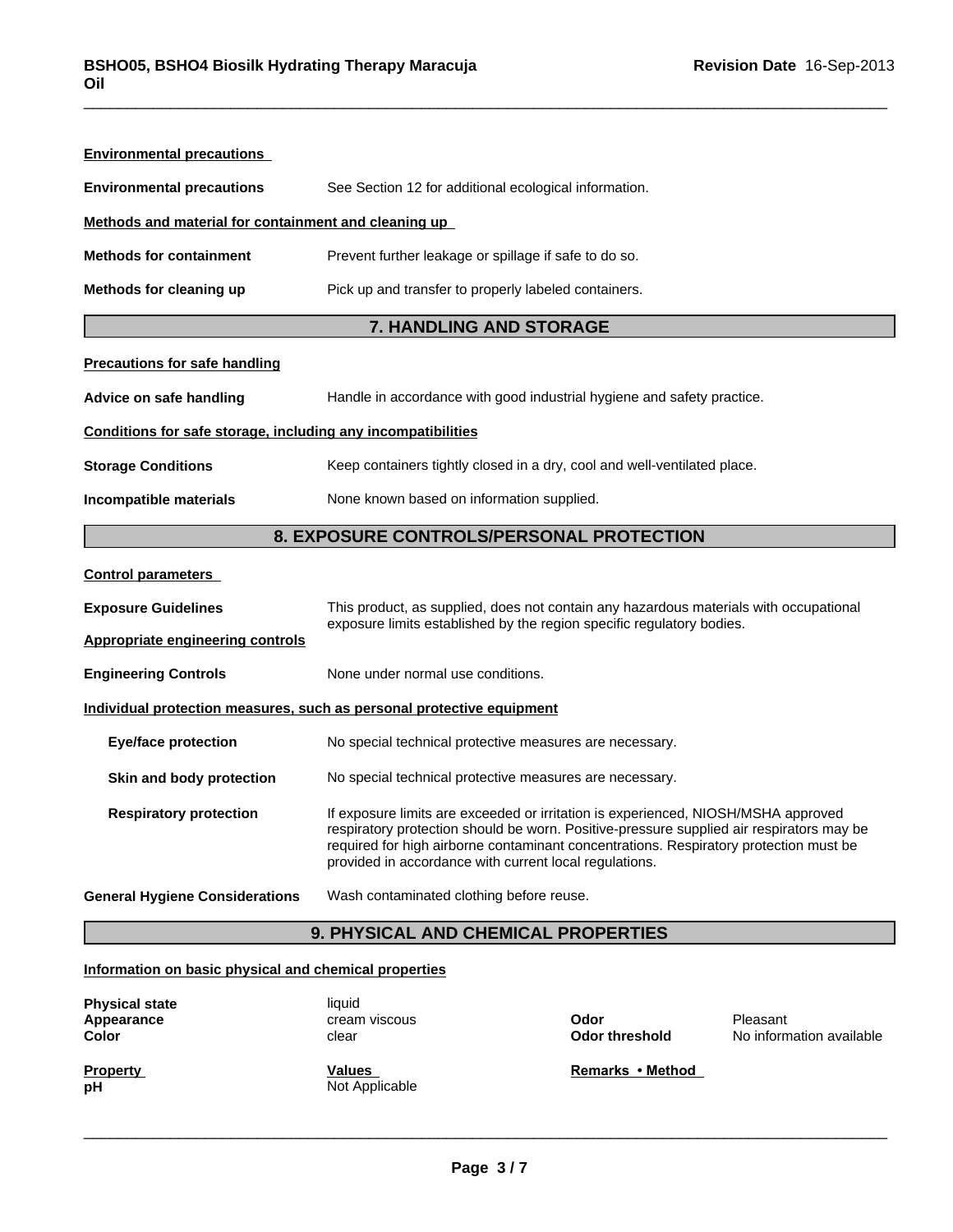| Melting point/freezing point<br>Boiling point / boiling range<br><b>Flash point</b><br><b>Evaporation rate</b><br>Flammability (solid, gas)<br><b>Flammability Limit in Air</b> | Not Applicable<br>No information available<br>76 °C / 170 °F<br>Not Applicable<br>Not Applicable                           | CC (closed cup) |
|---------------------------------------------------------------------------------------------------------------------------------------------------------------------------------|----------------------------------------------------------------------------------------------------------------------------|-----------------|
| Upper flammability limit<br>Lower flammability limit<br>Vapor pressure<br>Vapor density<br><b>Specific Gravity</b><br><b>Water solubility</b><br><b>Viscosity</b>               | Not Applicable<br>Not Applicable<br>Not Applicable<br>Not Applicable<br>Not Applicable<br>Insoluble in water<br>850 - 1050 |                 |
| <b>Other Information</b>                                                                                                                                                        |                                                                                                                            |                 |
| <b>Molecular weight</b><br><b>VOC Content (%)</b><br><b>Density</b>                                                                                                             | Not Applicable<br>Not Applicable<br>Not Applicable                                                                         |                 |

# **10. STABILITY AND REACTIVITY**

#### **Reactivity**  No data available

# **Chemical stability**

Stable under recommended storage conditions.

### **Possibility of Hazardous Reactions**

None under normal processing.

#### **Hazardous polymerization** Hazardous polymerization does not occur.

#### **Conditions to avoid**

Extremes of temperature and direct sunlight.

#### **Incompatible materials**

None known based on information supplied.

#### **Hazardous Decomposition Products**

None known based on information supplied.

# **11. TOXICOLOGICAL INFORMATION**

# **Information on likely routes of exposure**

| <b>Chemical Name</b>       | Oral LD50          | <b>Dermal LD50</b> | <b>Inhalation LC50</b> |  |
|----------------------------|--------------------|--------------------|------------------------|--|
| Ingestion                  | No data available. |                    |                        |  |
| <b>Skin Contact</b>        | No data available. |                    |                        |  |
| Eye contact                | No data available. |                    |                        |  |
| <b>Inhalation</b>          | No data available. |                    |                        |  |
| <b>Product Information</b> | No data available  |                    |                        |  |

\_\_\_\_\_\_\_\_\_\_\_\_\_\_\_\_\_\_\_\_\_\_\_\_\_\_\_\_\_\_\_\_\_\_\_\_\_\_\_\_\_\_\_\_\_\_\_\_\_\_\_\_\_\_\_\_\_\_\_\_\_\_\_\_\_\_\_\_\_\_\_\_\_\_\_\_\_\_\_\_\_\_\_\_\_\_\_\_\_\_\_\_\_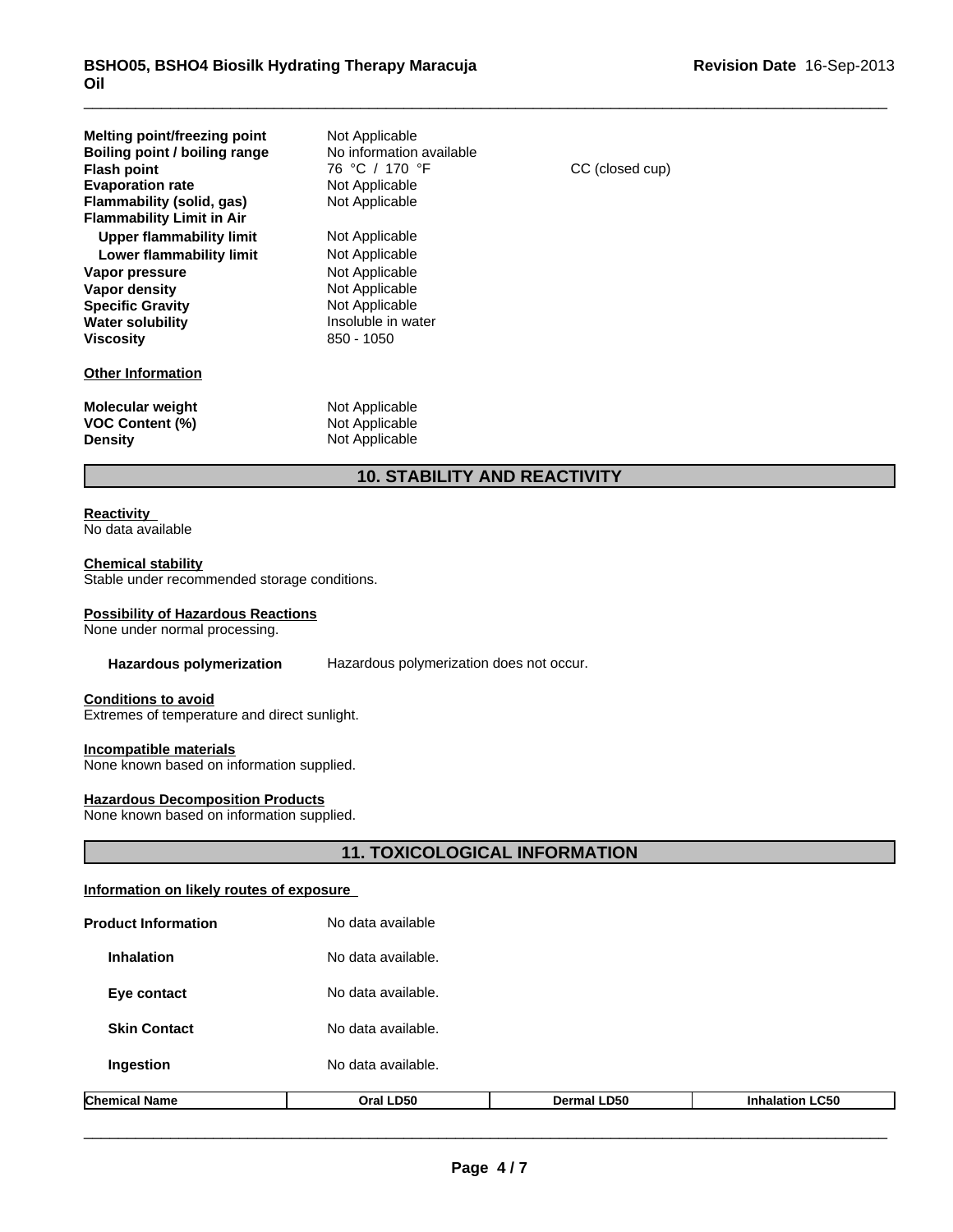| Cyclohexasiloxane<br>540-97-6  | $> 50$ g/kg (Rat)     |                                                                             |                                                        |
|--------------------------------|-----------------------|-----------------------------------------------------------------------------|--------------------------------------------------------|
| Cyclopentasiloxane<br>541-02-6 | $> 24134$ mg/kg (Rat) | > 16 mL/kg (Rabbit)                                                         |                                                        |
| Cyclotetrasiloxane<br>556-67-2 | = 1540 mg/kg (Rat)    | $  > 2400$ mg/kg (Rat) $> 4640$ mg/kg<br>$(Rabbit) = 794 \mu L/kg (Rabbit)$ | $>$ 12.7 mg/kg (Rat) 4 h $>$ 17.6<br>(Rat) 1 h<br>ma/L |

#### **Information on toxicological effects**

**Symptoms** No information available.

#### **Delayed and immediate effects as well as chronic effects from short and long-term exposure**

| <b>Sensitization</b>            | No information available. |
|---------------------------------|---------------------------|
| Germ cell mutagenicity          | No information available. |
| Carcinogenicity                 | No information available. |
| <b>Reproductive toxicity</b>    | No information available. |
| <b>STOT - single exposure</b>   | No information available. |
| <b>STOT - repeated exposure</b> | No information available. |
| <b>Aspiration hazard</b>        | No information available. |

#### **Numerical measures of toxicity - Product Information**

#### **Unknown Acute Toxicity** No information available

# **12. ECOLOGICAL INFORMATION**

#### **Ecotoxicity**

13.0772% of the mixture consists of components(s) of unknown hazards to the aquatic environment

| <b>Chemical Name</b> | Algae/aguatic plants | Fish                            | <b>Toxicity to</b> | Crustacea                |
|----------------------|----------------------|---------------------------------|--------------------|--------------------------|
|                      |                      |                                 | microorganisms     |                          |
| Cvclotetrasiloxane   |                      | l 500: 96 h Brachvdanio rerio l |                    | 25.2: 24 h Daphnia magna |
| 556-67-2             |                      | ma/L LC50 1000: 96 h            |                    | ma/L EC50                |
|                      |                      | Lepomis macrochirus mg/L        |                    |                          |
|                      |                      | LC50                            |                    |                          |

#### **Persistence and degradability**

No information available.

#### **Bioaccumulation**

No information available.

| Chemica.<br>Name                             | $\ddot{\phantom{0}}$<br>coefficient<br>-- |
|----------------------------------------------|-------------------------------------------|
| ، اص<br>fetrasiloxane<br>.<br>$556 - 67 - 7$ | ິ.                                        |

Other adverse effects **No information available** 

# **13. DISPOSAL CONSIDERATIONS**

#### **Waste treatment methods**

| <b>Disposal of wastes</b> | Dispose of contents/containers in accordance with local regulations. |
|---------------------------|----------------------------------------------------------------------|
|                           |                                                                      |

**Contaminated packaging Dispose of in accordance with local regulations.** \_\_\_\_\_\_\_\_\_\_\_\_\_\_\_\_\_\_\_\_\_\_\_\_\_\_\_\_\_\_\_\_\_\_\_\_\_\_\_\_\_\_\_\_\_\_\_\_\_\_\_\_\_\_\_\_\_\_\_\_\_\_\_\_\_\_\_\_\_\_\_\_\_\_\_\_\_\_\_\_\_\_\_\_\_\_\_\_\_\_\_\_\_ Dispose of in accordance with local regulations.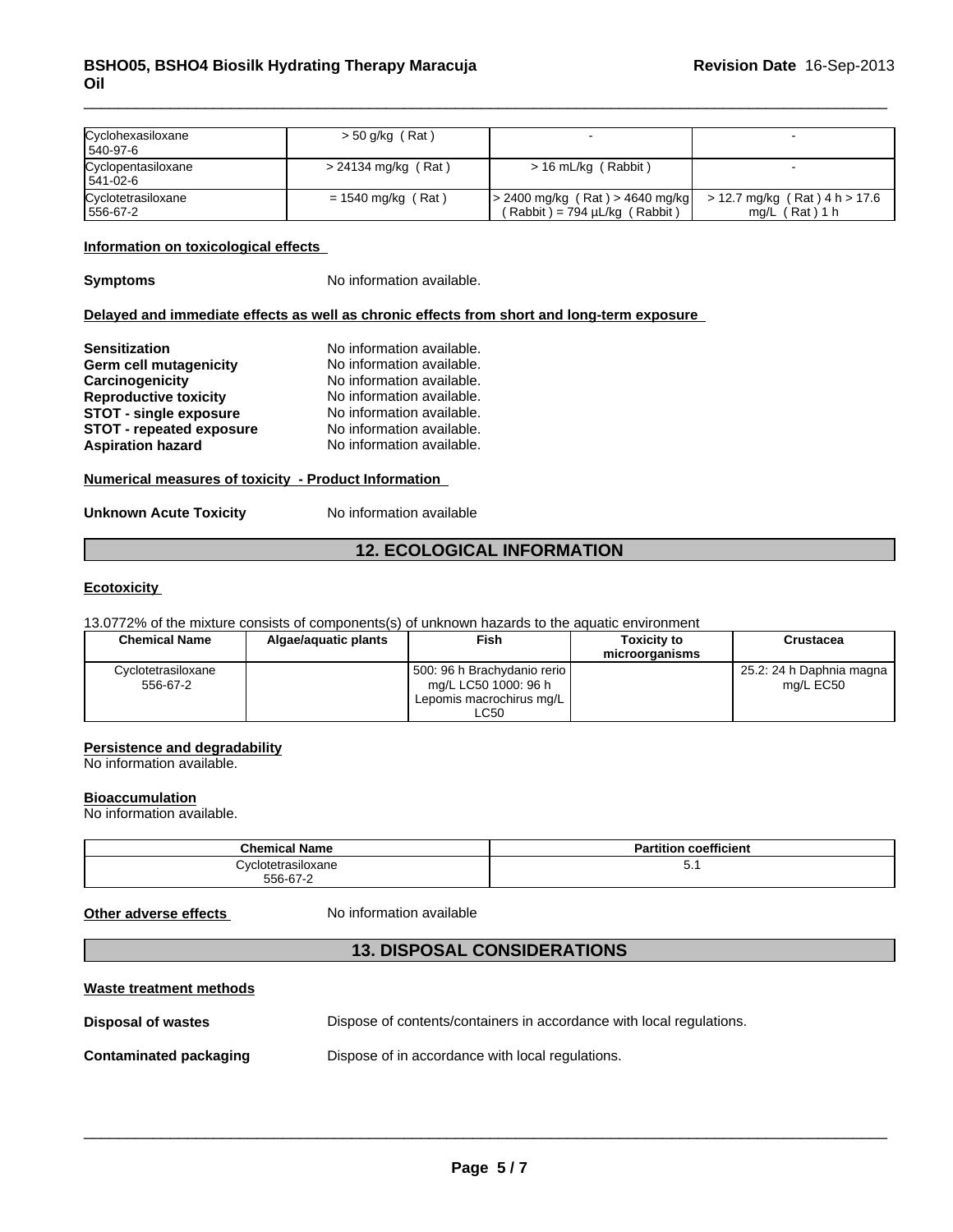## **14. TRANSPORT INFORMATION**

| <b>DOT</b>  | Not regulated |
|-------------|---------------|
| ICAO (air)  | Not regulated |
| <b>IATA</b> | Not regulated |
| <b>IMDG</b> | Not regulated |

# **15. REGULATORY INFORMATION**

### **International Inventories**

#### **Legend:**

**TSCA** - United States Toxic Substances Control Act Section 8(b) Inventory **DSL/NDSL** - Canadian Domestic Substances List/Non-Domestic Substances List **EINECS/ELINCS** - European Inventory of Existing Chemical Substances/European List of Notified Chemical Substances **ENCS** - Japan Existing and New Chemical Substances **IECSC** - China Inventory of Existing Chemical Substances **KECL** - Korean Existing and Evaluated Chemical Substances **PICCS** - Philippines Inventory of Chemicals and Chemical Substances **AICS** - Australian Inventory of Chemical Substances

### **US Federal Regulations**

#### **SARA 313**

Section 313 of Title III of the Superfund Amendments and Reauthorization Act of 1986 (SARA). This product does not contain any chemicals which are subject to the reporting requirements of the Act and Title 40 of the Code of Federal Regulations, Part 372

#### **SARA 311/312 Hazard Categories**

| Acute health hazard               | No. |
|-----------------------------------|-----|
| Chronic Health Hazard             | No. |
| Fire hazard                       | No. |
| Sudden release of pressure hazard | No. |
| <b>Reactive Hazard</b>            | N٥  |

#### **CWA (Clean Water Act)**

This product does not contain any substances regulated as pollutants pursuant to the Clean Water Act (40 CFR 122.21 and 40 CFR 122.42)

#### **CERCLA**

This material, as supplied, does not contain any substances regulated as hazardous substances under the Comprehensive Environmental Response Compensation and Liability Act (CERCLA) (40 CFR 302) or the Superfund Amendments and Reauthorization Act (SARA) (40 CFR 355). There may be specific reporting requirements at the local, regional, or state level pertaining to releases of this material

#### **California Proposition 65**

\_\_\_\_\_\_\_\_\_\_\_\_\_\_\_\_\_\_\_\_\_\_\_\_\_\_\_\_\_\_\_\_\_\_\_\_\_\_\_\_\_\_\_\_\_\_\_\_\_\_\_\_\_\_\_\_\_\_\_\_\_\_\_\_\_\_\_\_\_\_\_\_\_\_\_\_\_\_\_\_\_\_\_\_\_\_\_\_\_\_\_\_\_ **US State Regulations**  This product does not contain any Proposition 65 chemicals